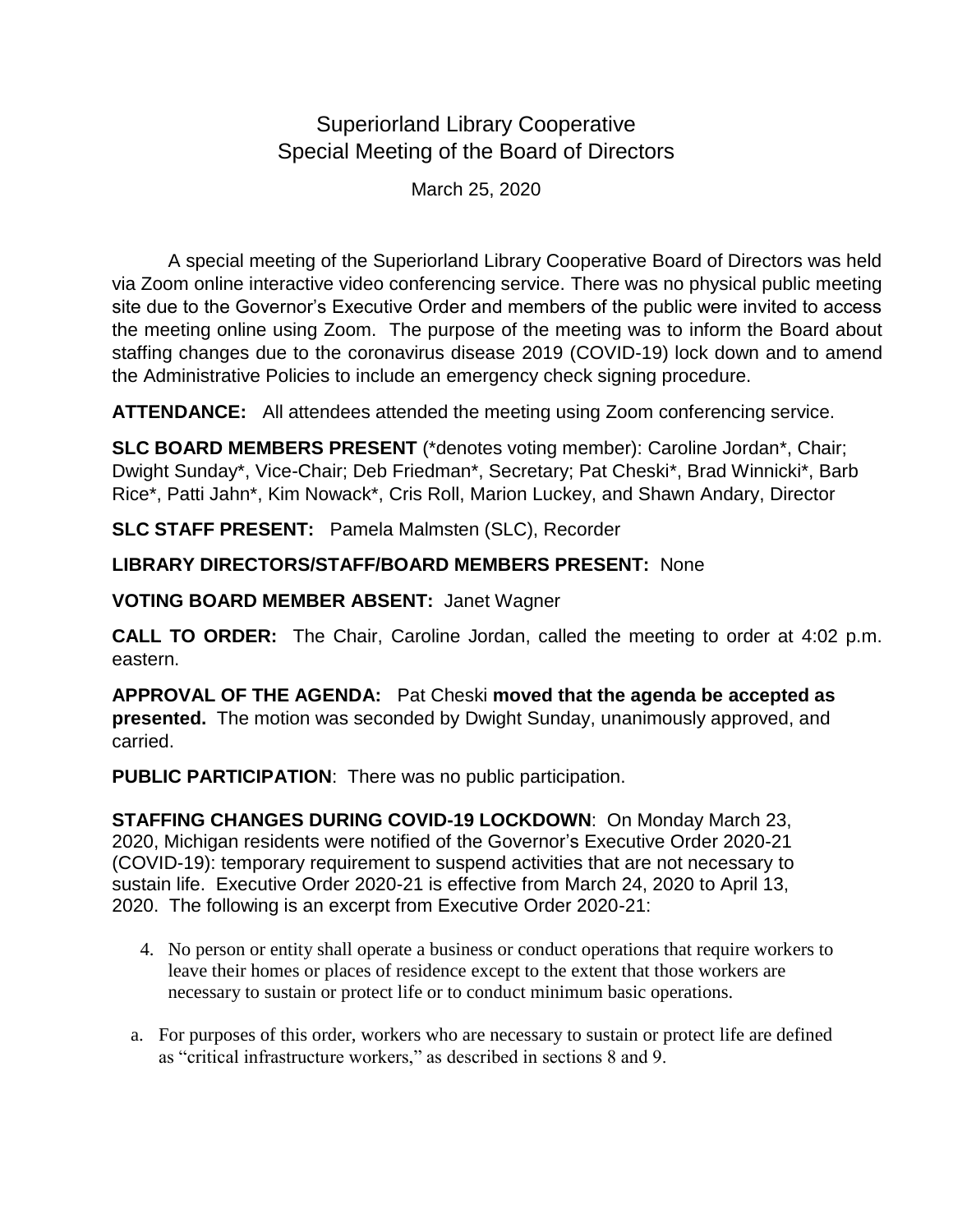b. For purposes of this order, workers who are necessary to conduct minimum basic operations are those whose in-person presence is strictly necessary to allow the business or operation to maintain the value of inventory and equipment, care for animals, ensure security, process transactions (including payroll and employee benefits), or facilitate the ability of other workers to work remotely.

Businesses and operations must determine which of their workers are necessary to conduct minimum basic operations and inform such workers of that designation. Businesses and operations must make such designations in writing, whether by electronic message, public website, or other appropriate means. Such designations, however, may be made orally until March 31, 2020 at 11:59 pm.

Shawn reported that all SLC staff members are able to work at home. Pam and Shawn will take turns being in the office to conduct the minimum basic operations. Marion Luckey asked about the procedure for handling incoming mail. Shawn responded that only critical mail—such as checks and bills—are being handled immediately and that other items are being saved for later. It was also agreed that Pam and Shawn would carry a letter designating them as minimum essential staff.

## **AMENDMENT OF ADMINISTRATIVE POLICIES SECTION 3.1 TO INCLUDE AN EMERGENCY CHECK SIGNING PROCEDURE:**

The following is an excerpt from the current Superiorland Library Cooperative Administrative Policies:

- 3. CHECKS ISSUED (adopted 15 March 1990)
- 3.1. Checks for over \$100 issued by the Superiorland Library Cooperative shall be signed by the Director and one Board member. The two signatures shall be required, except for the following: payroll checks, bank loan payments, utility payments, purchase of services and products when payment is demanded at the time of purchase.
- 3.2. Checks issued without two signatures shall be co-signed on the file copy, with the exception of payroll checks.

After discussion, it was agreed that Section 3.1 should be amended to add an emergency check signing provision**.** 

Deb Friedman made **a motion that the following sentence be added at the end of Section 3.1 of the Administrative Policies: "In the event of a stay-at-home order, lockdown, or other emergency situation, it is permissible for the Assistant Director for Finance to sign checks in lieu of the Board member."** The motion was seconded by Brad Winnicki, unanimously approved, and carried.

. **PUBLIC PARTICIPATION**: There was no public participation.

**ADJOURNMENT:** There being no further business, the Chair declared the meeting adjourned at 4:22 p.m. eastern.